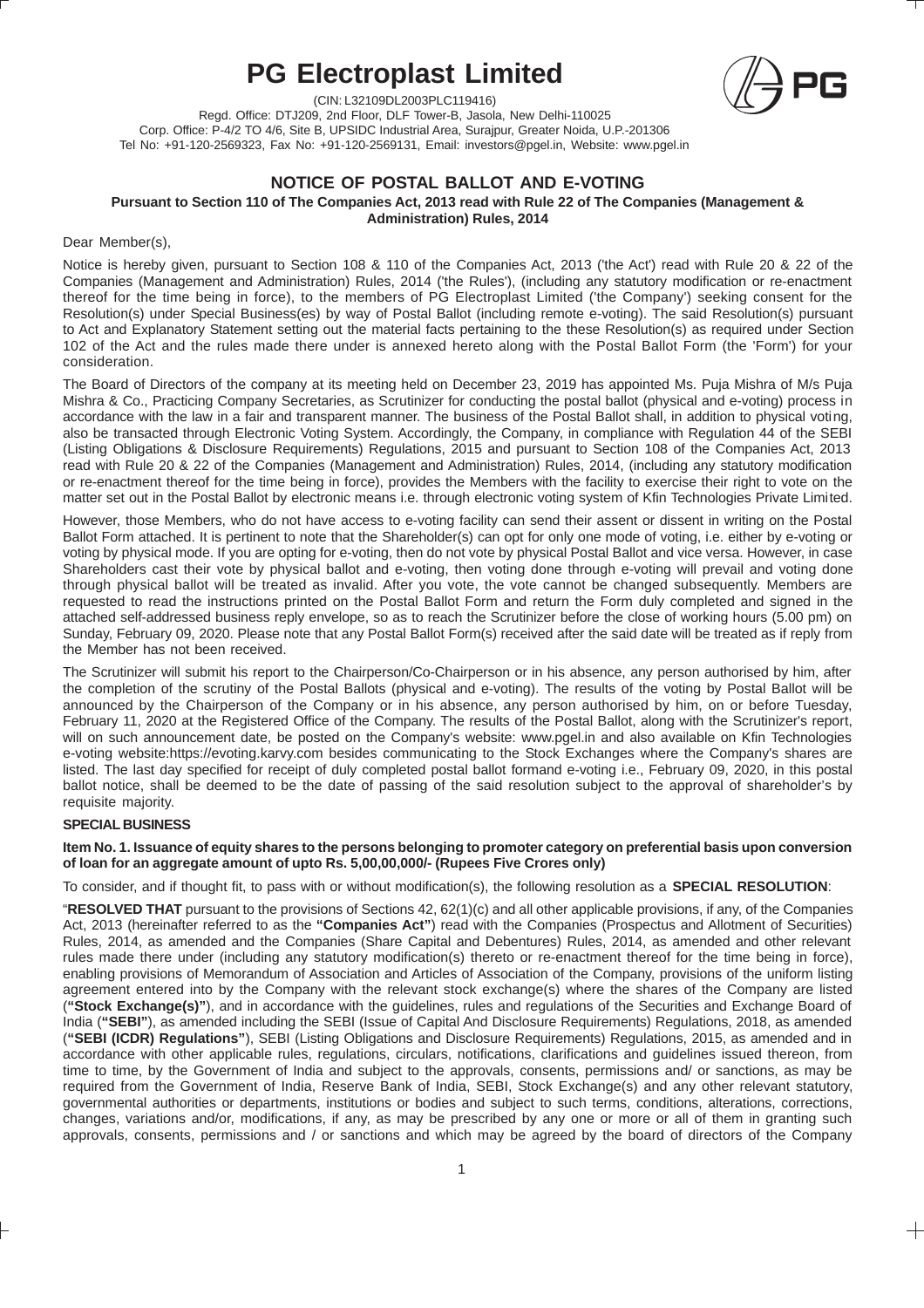(hereinafter referred to as the "Board" which terms shall be deemed to include any committee duly constituted by the Board or any committee, which the Board may hereafter constitute, to exercise one or more of its powers, including the powers conferred hereunder), the consent of the members of the company be and is hereby accorded for conversion of loan, for an aggregate amount not exceeding Rs. 5,00,00,000/- (Five Crores only), into Equity Shares of the Company of Rs. 10/- each by way of creation, issuance and allotment of upto 10,00,000 Equity Shares of face value of Rs. 10/- (Rupees Ten only) each on a preferential basis, to be issued at Rs. 50/- (Rupees Fifty Only) or at such price as may be determined in accordance with the provisions of Chapter V of SEBI (ICDR) Regulations whichever is higher, on such terms and conditions as the Board may think fit, by way of preferential allotment to the following allottees forming part of the promoter group of the Company (hereinafter referred to as the "Proposed Allottees"):

| S. No. | Name of the Proposed<br><b>Allottees</b> | Max. no. of shares to<br>be issued | Outstanding loan to be<br>converted (in Rs.) |
|--------|------------------------------------------|------------------------------------|----------------------------------------------|
| ι.     | Sudesh Gupta                             | 2,50,000                           | upto 1,25,00,000/-                           |
| 2.     | Anurag Gupta                             | 2,50,000                           | upto 1,25,00,000/-                           |
| 3.     | Vishal Gupta                             | 2.50.000                           | upto 1,25,00,000/-                           |
| 4.     | Vikas Gupta                              | 2.50.000                           | upto 1,25,00,000/-                           |
|        | <b>Total</b>                             | Upto 10,00,000                     | upto 5,00,00,000/-                           |

"**RESOLVED FURTHER THAT** the Relevant Date, as per the provisions of Chapter V of the SEBI (ICDR) Regulations for the determination of issue price of Equity Shares shall be January 10, 2020 being the date 30 (Thirty) days prior to the date on which this resolution is deemed to have been passed, i.e., the last date specified for receipt of the duly completed Postal Ballot Forms/ e-voting".

"**RESOLVED FURTHER THAT** the aforesaid issue of Equity Shares shall be subject to the following terms and conditions:

- a) No consideration shall be payable by proposed allottees at the time of allotment of Equity Shares as entire consideration so payable shall be adjusted against the outstanding unsecured loan, held in the name of proposed allottees, at the time of subscription of Equity Shares.
- b) The pre-preferential shareholding of the Proposed Allottees and Equity Shares to be allotted to the Proposed Allottees shall be under lock in for such period as may be prescribed under Chapter V of the SEBI (ICDR) Regulations.
- c) The Equity Shares so allotted to the Proposed Allottees under this resolution shall not be sold, transferred, hypothecated or encumbered in any manner during the period of lock-in provided under SEBI (ICDR) Regulations except to the extent and in the manner permitted there under.
- d) Allotment of Equity Shares shall only be made in dematerialized form".

"**RESOLVED FURTHER THAT** the Equity Shares proposed to be so allotted shall rank pari- passu in all respects including as to dividend, with the existing fully paid up Equity Shares of face value of Rs. 10/- (Rupees Ten only) each of the Company".

"**RESOLVED FURTHER THAT** for the purpose of giving effect to this resolution, the Board/Committee(s) of the Board and the Company Secretary be and are hereby authorized severally to do all such acts, deeds, matters and things as it may in its absolute discretion consider necessary, desirable or expedient including application to Stock Exchanges for obtaining of in-principle approval, listing of shares, filing of requisite documents with the Registrar of Companies, National Securities Depository Limited (NSDL), Central Depository Services (India) Limited (CDSL) and/ or such other authorities as may be necessary for the purpose, to resolve and settle any questions and difficulties that may arise in the proposed issue, offer and allotment of the said Equity Shares, utilization of issue proceeds, signing of all deeds and documents as may be required without being required to seek any further consent or approval of the shareholders".

"**RESOLVED FURTHER THAT** all actions taken by the Board or Committee(s) duly constituted for this purpose in connection with any matter(s) referred or contemplated in any of the foregoing resolutions be and are hereby approved, ratified and confirmed in all respects".

> By order of the Board of Directors For **PG ELECTROPLAST LIMITED**

Place : Greater Noida Date : December 23, 2019 **Date : December 23, 2019** Company Secretary

Sd/-<br>Sanchay Dubey

#### **NOTES**

- 1) Explanatory Statements pursuant to Section 102 of the Companies Act, 2013 setting out material facts concerning the resolutions are annexed hereto.
- 2) In compliance with the provisions of Sections 108 and 110 of the Companies Act, 2013 read with Rule 20 and 22 of the Companies (Management and Administration) Rules, 2014 and Regulation 44 of the SEBI (Listing Obligations and Disclosure Requirements) Regulations, 2015, the Company offers e-voting option to the Members as an alternative to enable them to cast their votes. For this purpose, the Company has engaged Kfin Technologies Private Limited for facilitating e-voting to enable the Members to cast their votes electronically instead of through Postal Ballot Form.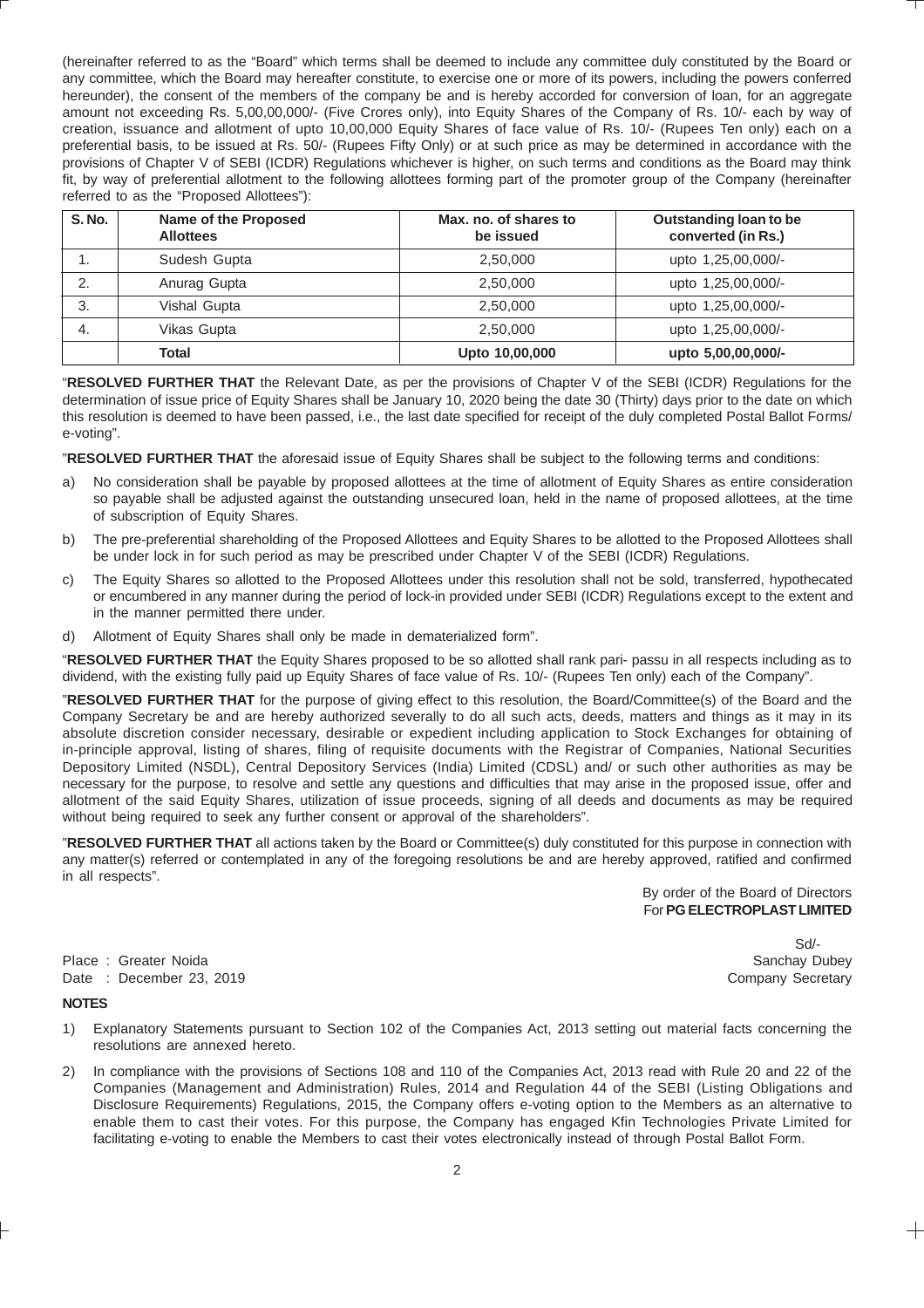- 3) This notice is being sent to all the members, whose names appear in the Register of Members/Records of Depositories as on the close of working hours on January 03, 2020 i.e. "the cut-off date". Voting Rights shall be reckoned on the paid-up value of the shares registered in the name of the members as on January 03, 2020. E-voting is optional for members.
- 4) Members who have registered their e-mail id either with the Depositories or with the Company are being sent Postal Ballot Notice through e-mail and Members who have not registered their e-mail id will receive Postal Ballot Notice along with Postal Ballot Form through prescribed mode under the Act.

Members who have not received Postal Ballot forms or who are desirous of obtaining printed postal ballot form may obtain a copy thereof by writing a letter addressed at Kfin Technologies Private Limited, Unit: PG Electroplast Limited, Kfin Technologies Private Limited, Karvy Selenium, Tower- B, Plot No. 31 & 32, Financial district, Nanakramguda, Serilingampally Mandal, Hyderabad, Telangana-500032 or to Registered Office of the Company i.e. PG Electroplast Limited, DTJ-209, DLF Tower, Jasola, New Delhi, Delhi, 110025 or by sending an email to investors@pgel.in.

- 5) Members desiring to exercise vote by Physical Postal Ballot are requested to read the instructions printed in the Postal Ballot Form and return the Postal Ballot Form duly completed and signed in the enclosed self-addressed postage prepaid business reply envelope to the Scrutinizer so as to reach at address mentioned on said reply envelope on or before the close of working hours i.e. 5:00 pm on February 09, 2020. The postage cost will be borne by the Company. However, envelopes containing Postal Ballots, if sent by courier or registered / speed post at the expense of the Members will also be accepted. Assent / Dissent received after 5.00 pm on February 09, 2020 would be strictly treated as if reply from the Members has not been received.
- 6) All documents referred to in this Postal Ballot Notice and Explanatory Statement setting out material facts are open for inspection to the Members at the Registered Office of the Company between 10.00 a.m. to 12.00 p.m. on all working days except Saturdays, Sundays and National Holidays from the date hereof upto February 09, 2020.

#### 7) **Instructions for E Voting:**

- i. The e-voting period begins on Saturday, January 11, 2020 (10.00 a.m.) and ends on Sunday, February 09, 2020 (5.00 p.m.). During this period, shareholders of the Company, holding shares either in physical form or in dematerialized form, as on the cut-off date January 03, 2020, may cast their vote electronically. The e-voting module shall be disabled for voting thereafter.
- ii. Use the following URL for e-voting: https://evoting.karvy.com
- iii. Enter the login credentials, i.e., user id and password mentioned in your email/notice. Your Folio No/DP ID Client ID will be your user ID. However, if you are already registered with Kfin Technologies for e-voting, you can use your existing User ID and Password for casting your votes.
- iv. After entering the details appropriately, click on LOGIN.
- v. You will reach the Password change menu, wherein you are required to mandatorily change your password. The new password shall comprise of minimum 8 characters with at least one upper case (A-Z), one lower case (a-z), one numeric value (0-9) and a special character ( $@. #$ , \$,etc.). It is strongly recommended not to share your password with any other person and take utmost care to keep your password confidential.
- vi. You need to login again with the new credentials.
- vii. On successful login, the system will prompt you to select the EVENT, i.e., PG Electroplast Limited.
- viii. On the voting page, the number of shares (which represents the number of votes) as held by the member as on the cutoff date will appear. If you desire to cast all the votes assenting/dissenting to the resolution, then enter all shares and click 'FOR'/'AGAINST' as the case may be or partially in 'FOR' and partially in 'AGAINST', but the total number in 'FOR'/'AGAINST' taken together should not exceed your total shareholding as on the cut-off date. You may also choose the option 'ABSTAIN' and the shares held will not be counted under either head.
- ix. Members holding multiple folios/demat accounts shall choose the voting process separately for each folio/demat account.
- x. Cast your votes by selecting an appropriate option and click on 'SUBMIT'. A confirmation box will be displayed. Click 'OK' to confirm, else 'CANCEL' to modify. Once you confirm, you will not be allowed to modify your vote subsequently. During the voting period, you can login multiple times till you have confirmed that you have voted on the resolution.
- xi. Corporate/Institutional Members (i.e., other than individuals, HUF, NRI, etc.) are required to send scanned copy (PDF/ JPG Format) of the relevant Board resolution/authority letter etc. together with attested specimen signature of the duly authorized signatory(ies) who are authorized to vote, to the scrutinizer through e-mail:cspujamishra@gmail.com or to the Company through e-mail: investors@pgel.in. They may also upload the same in the e-voting module in their login.

In case of any query pertaining to e-voting, please visit Help & FAQ's section available at Kfin Technologies website https://evoting.karvy.com or contact at 1-800-3454-001. Members may also write mail to compliance officer of the Company - Mr. Sanchay Dubey at e-mail: investors@pgel.in. Members who have cast their votes by remote e-voting shall not be entitled to cast their vote by post. If a member cast votes by both modes, then voting done through e-voting shall prevail and voting done by post will be treated invalid. Please keep your most updated email id registered with the company / your DP, to receive timely communications.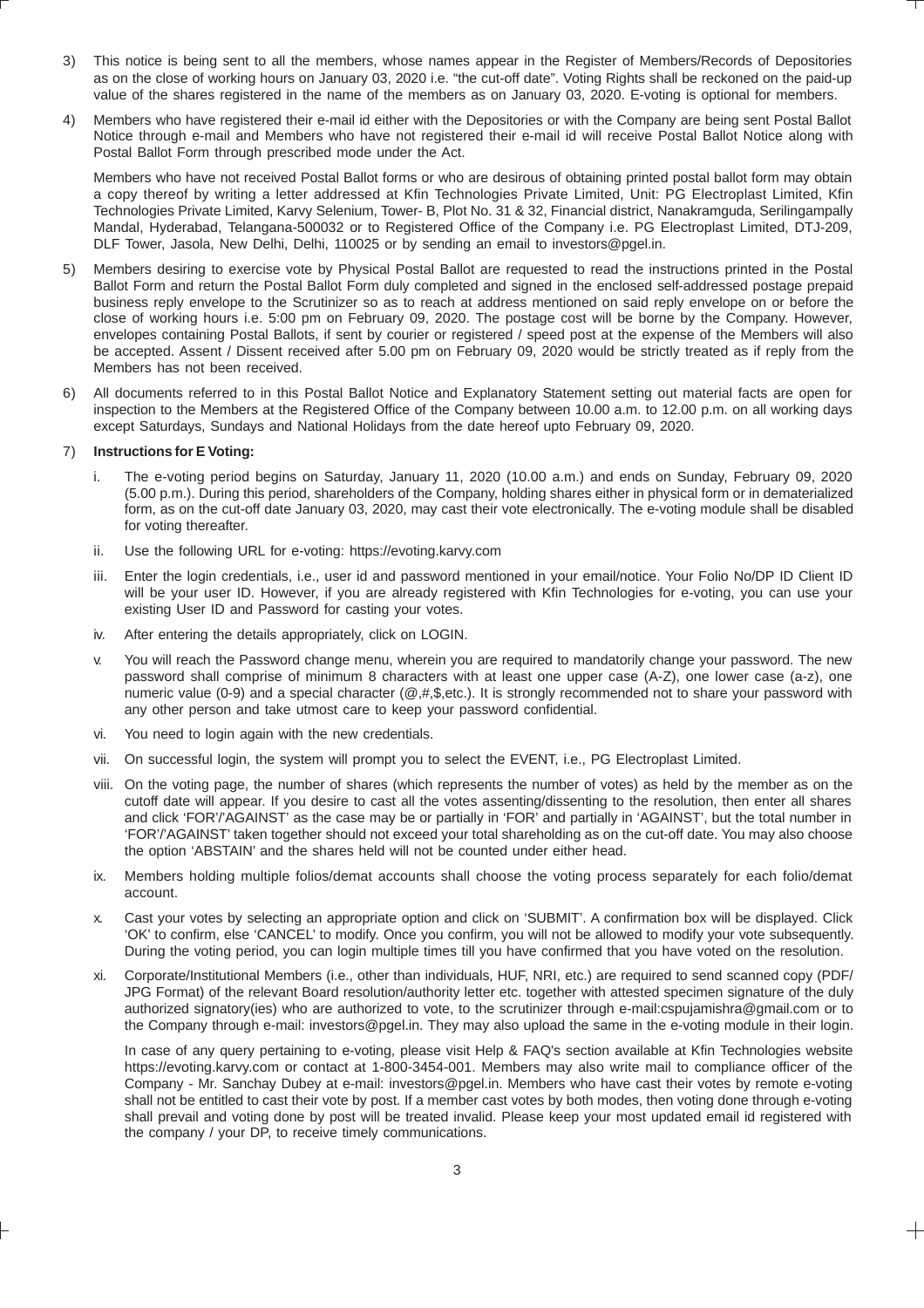# **EXPLANATORY STATEMENT (Pursuant to Section 102 of the Companies Act, 2013)**

# **Item No.1**

The Special Resolution contained in Item No. 1 of the Notice, have been proposed pursuant to the provisions of Sections 42, 62 of the Companies Act, 2013, to issue and allot upto 10,00,000 Equity shares of face value of Rs. 10/- each towards conversion of loan to the extent of Rs. 5 crores, to the persons forming part of the promoter group of the Company at an Issue Price of Rs. 50/- or at such price as may be determined in accordance with Chapter V of SEBI (ICDR) Regulations, whichever is higher.

The said proposal has been considered and approved by the Board in their meeting held on December 23, 2019. Further, the said private placement of Equity shares will be made through letter of offer in the form PAS 4.

The details of the issue and other particulars as required in terms of Regulation 163 of the SEBI (ICDR) Regulations, 2018 and other applicable statutes in relation to the proposed Special Resolution are given hereunder:

## **1. Objects of the Preferential Issue**

The Company proposes to issue such number of Equity Shares on preferential basis in order to restructure the said unsecured loans held in the names of proposed allottee(s) namely, Mrs. Sudesh Gupta, Mr. Anurag Gupta, Mr. Vishal Gupta and Mr. Vikas Gupta to the extent of Rs. 5,00,00,000/- (Five Crores only) and to strengthen the Capital structure of the Company.

#### **2. The intent of the promoters, directors or key management personnel of the issuer to subscribe to the offer and maximum numberof Equity Shares proposed to be allotted**

The Intent of the promoters, directors or key management personnel of the issuer to subscribe to the offer is as follows:

| S. No. | Name of the Proposed<br><b>Allottees</b> | <b>Outstanding loan proposed</b><br>to be converted (in Rs.) | <b>Maximum no. of Equity</b><br>Shares proposed to be<br>allotted | Category                                  |
|--------|------------------------------------------|--------------------------------------------------------------|-------------------------------------------------------------------|-------------------------------------------|
| 1.     | Sudesh Gupta                             | Upto 1,25,00,000/-                                           | 2,50,000                                                          | Promoter Group                            |
| 2.     | Anurag Gupta                             | Upto 1,25,00,000/-                                           | 2,50,000                                                          | Promoter cum<br><b>Executive Director</b> |
| 3.     | Vishal Gupta                             | Upto 1,25,00,000/-                                           | 2,50,000                                                          | Promoter cum<br><b>Executive Director</b> |
| 4.     | Vikas Gupta                              | Upto 1,25,00,000/-                                           | 2,50,000                                                          | Promoter cum<br>Executive Director        |
|        | <b>Total</b>                             | Upto 5,00,00,000/-                                           | 10,00,000                                                         |                                           |

**The actual number of Equity Shares to be issued will depend on the basis of issue price, as may be determined, on the Relevant date (i.e., January 10, 2020), in accordance with Chapter V of SEBI (ICDR) Regulations.**

#### **3. The Shareholding Pattern of the issuer before and after the preferential issue:**

The shareholding pattern of the Company before and after the proposed preferential issue to promoters is likely to be as follows:

| <b>PG Electroplast Limited (Pre and Post Shareholding Structure)</b> |                                       |                                                   |       |                                                               |                                                    |               |  |
|----------------------------------------------------------------------|---------------------------------------|---------------------------------------------------|-------|---------------------------------------------------------------|----------------------------------------------------|---------------|--|
| SI.<br><b>No</b>                                                     | Category of<br><b>Shareholder</b>     | <b>Pre-Issue Shareholding</b><br><b>Structure</b> |       | Max. no of Equity<br><b>Shares Proposed</b><br>to be Allotted | # Post Issue<br>Shareholding<br>(Refer note below) |               |  |
|                                                                      |                                       | No. of Shares                                     | $\%$  |                                                               | <b>No. of Shares</b>                               | $\frac{0}{0}$ |  |
| A                                                                    | <b>Promoters and Promoter Group</b>   |                                                   |       |                                                               |                                                    |               |  |
|                                                                      | 1 (a) Indian<br>Promoters             |                                                   |       |                                                               |                                                    |               |  |
|                                                                      | Individuals                           | 1,24,09,332                                       | 66.52 | 10,00,000                                                     | 1,34,09,332                                        | 68.23         |  |
|                                                                      | <b>Body Corporate</b>                 | 0                                                 | 0.00  | $\Omega$                                                      | 0                                                  | 0.00          |  |
|                                                                      | (b) Foreign<br>Promoters              | $\Omega$                                          | 0.00  | $\Omega$                                                      | $\overline{0}$                                     | 0.00          |  |
|                                                                      | <b>Total Promoter</b><br>Shareholding | 1,24,09,332                                       | 66.52 | 10,00,000                                                     | 1,34,09,332                                        | 68.23         |  |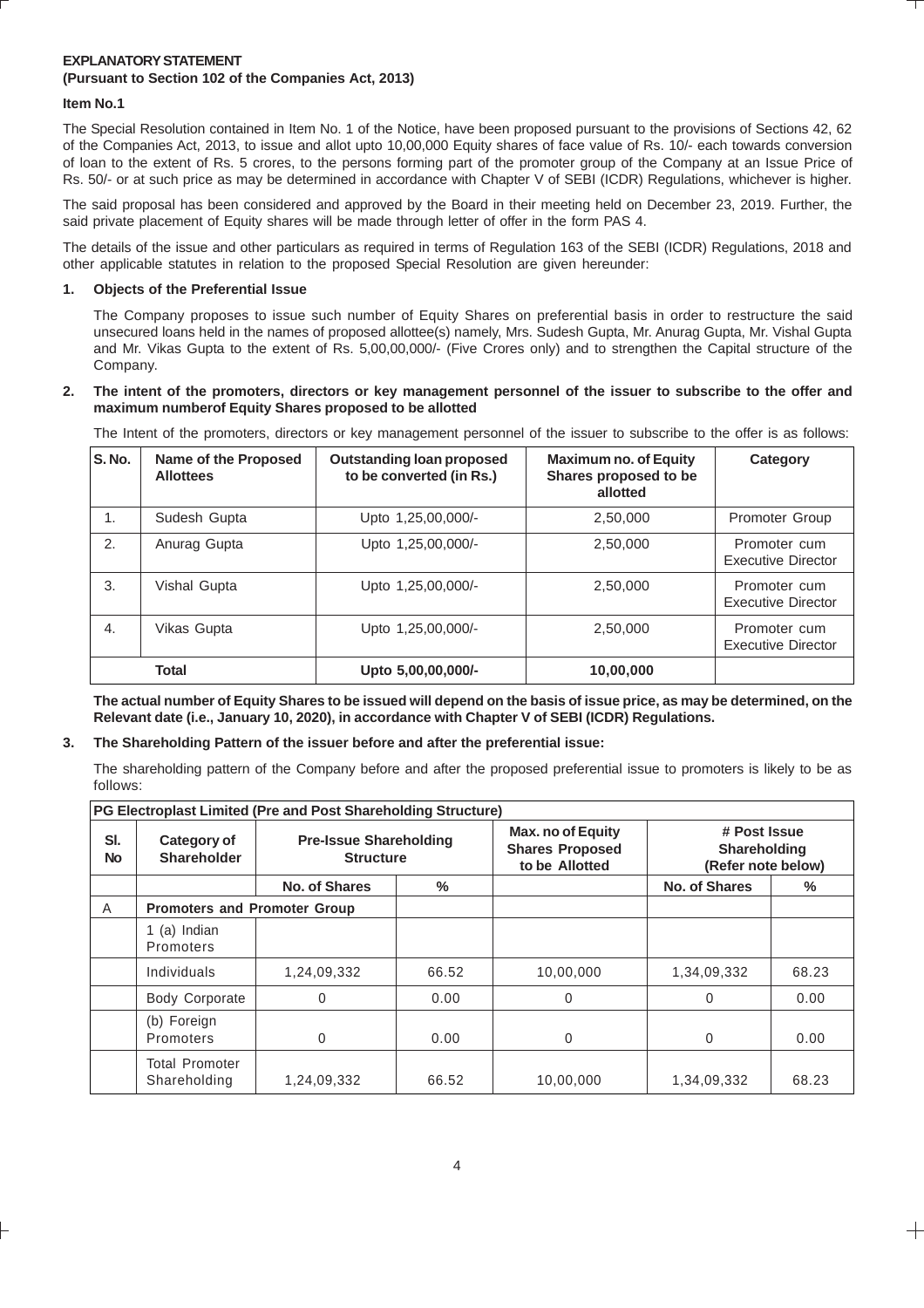| PG Electroplast Limited (Pre and Post Shareholding Structure) |                                                           |                                                   |               |                                                               |                                                           |        |  |
|---------------------------------------------------------------|-----------------------------------------------------------|---------------------------------------------------|---------------|---------------------------------------------------------------|-----------------------------------------------------------|--------|--|
| SI.<br><b>No</b>                                              | Category of<br><b>Shareholder</b>                         | <b>Pre-Issue Shareholding</b><br><b>Structure</b> |               | Max. no of Equity<br><b>Shares Proposed</b><br>to be Allotted | # Post Issue<br><b>Shareholding</b><br>(Refer note below) |        |  |
|                                                               |                                                           | <b>No. of Shares</b>                              | $\frac{0}{0}$ |                                                               | <b>No. of Shares</b>                                      | $\%$   |  |
| B                                                             | <b>Non Promoter</b>                                       |                                                   |               |                                                               |                                                           |        |  |
| <b>B1</b>                                                     | Institutional<br>Investors                                | 97,901                                            | 0.52          | $\mathbf 0$                                                   | 97,901                                                    | 0.50   |  |
| <b>B2</b>                                                     | Central Govt./State<br>Govt./POI                          | 0                                                 | 0.00          | $\mathbf 0$                                                   | 0                                                         | 0.00   |  |
| B <sub>3</sub>                                                |                                                           | Non-Institutional Investors                       |               |                                                               |                                                           |        |  |
|                                                               | Individuals                                               | 41,75,717                                         | 22.38         | $\Omega$                                                      | 41,75,717                                                 | 21.25  |  |
|                                                               | <b>Bodies Corporate</b>                                   | 12,09,493                                         | 6.48          | 0                                                             | 12,09,493                                                 | 6.15   |  |
|                                                               | <b>Others</b><br>(Including NRI)                          | 7,61,889                                          | 4.08          | $\Omega$                                                      | 7,61,889                                                  | 3.88   |  |
|                                                               | <b>Total Public</b><br>Shareholding<br>$B = B1 + B2 + B3$ | 62,45,000                                         | 33.48         | $\bf{0}$                                                      | 62,45,000                                                 | 31.77  |  |
| $\mathsf{C}$                                                  | Non Promoter -<br>Non Public                              | $\mathbf 0$                                       | 0.00          | $\mathbf 0$                                                   | $\mathbf 0$                                               | 0.00   |  |
|                                                               | <b>Grand Total</b><br>$(A+B+C)$                           | 1,86,54,332                                       | 100.00        | 10,00,000                                                     | 1,96,54,332                                               | 100.00 |  |

Note: (i) The post shareholding will change in tandem depending upon the actual number of Equity Shares to be allotted, on the basis of the issue price, as may be determined, on the Relevant date (i.e., January 10, 2020), in accordance with Chapter V of SEBI (ICDR) Regulations.

(ii) Post shareholding structure may change depending upon any other corporate action in between.

# **4. Proposed time limit within which the allotment shall be complete:**

In terms of Regulation 170 of the SEBI (ICDR) Regulations, preferential allotment of said Equity Shares will be completed within a period of 15 (fifteen) days from the date of passing of special resolution at item nos. 1. Provided that where the allotment is pending on account of pendency of any application for approval or permission by any regulatory authority, if applicable, the allotment would be completed within 15 (fifteen) days from the date of such approval or within such further period as may be prescribed or allowed by SEBI, stock exchange(s) or other concerned authorities.

**5. Number of securities to be issued, particulars of the proposed allottee(s), the identity of the natural persons who are the ultimate beneficial owners of the equity shares proposed to be allotted and / or who ultimately control the proposed allottee(s) and the percentage of post preferential issue capital that may be held by them:**

Identity of the Proposed Allottee(s) the percentage of post preferential issue capital that may be held by them:

| SI.<br><b>No</b> | Name of the<br><b>Allottee</b> | <b>Pre-Issue</b><br>Shareholding |               | Max. No. of<br><b>Equity Shares</b><br><b>Proposed to</b><br>be Allotted | Post Issue<br><b>Shareholding</b><br>(Refer note below) |               | Name of<br>ultimate<br>beneficial<br>owners |
|------------------|--------------------------------|----------------------------------|---------------|--------------------------------------------------------------------------|---------------------------------------------------------|---------------|---------------------------------------------|
|                  |                                | No. of<br><b>Shares</b>          | $\frac{0}{0}$ |                                                                          | No. of<br><b>Shares</b>                                 | $\frac{0}{0}$ |                                             |
| 1.               | Vishal Gupta                   | 25,98,345                        | 13.93         | 2,50,000                                                                 | 28,48,345                                               | 14.49         | N.A.                                        |
| 2.               | Vikas Gupta                    | 25,94,055                        | 13.91         | 2,50,000                                                                 | 28,44,055                                               | 14.47         | N.A.                                        |
| 3.               | Sudesh Gupta                   | *45,41,667                       | 24.35         | 2,50,000                                                                 | 47,91,667                                               | 24.38         | N.A.                                        |
| 4.               | Anurag Gupta                   | 22,07,555                        | 11.83         | 2,50,000                                                                 | 24,57,555                                               | 12.50         | N.A.                                        |

\*Inclusive of 5,00,001 Equity Shares held in the name of Late Mr. Promod Gupta, which are under the process of transmission in the name of his nominee, Mrs. Sudesh Gupta (Spouse of Late Mr. Promod Gupta)

- Note: (i) The post shareholding will change in tandem depending upon the actual number of Equity Shares to be allotted, on the basis of the issue price, as may be determined, on the Relevant date (i.e., January 10, 2020), in accordance with Chapter V of SEBI (ICDR) Regulations.
	- (ii) Post shareholding structure may change depending upon any other corporate action in between.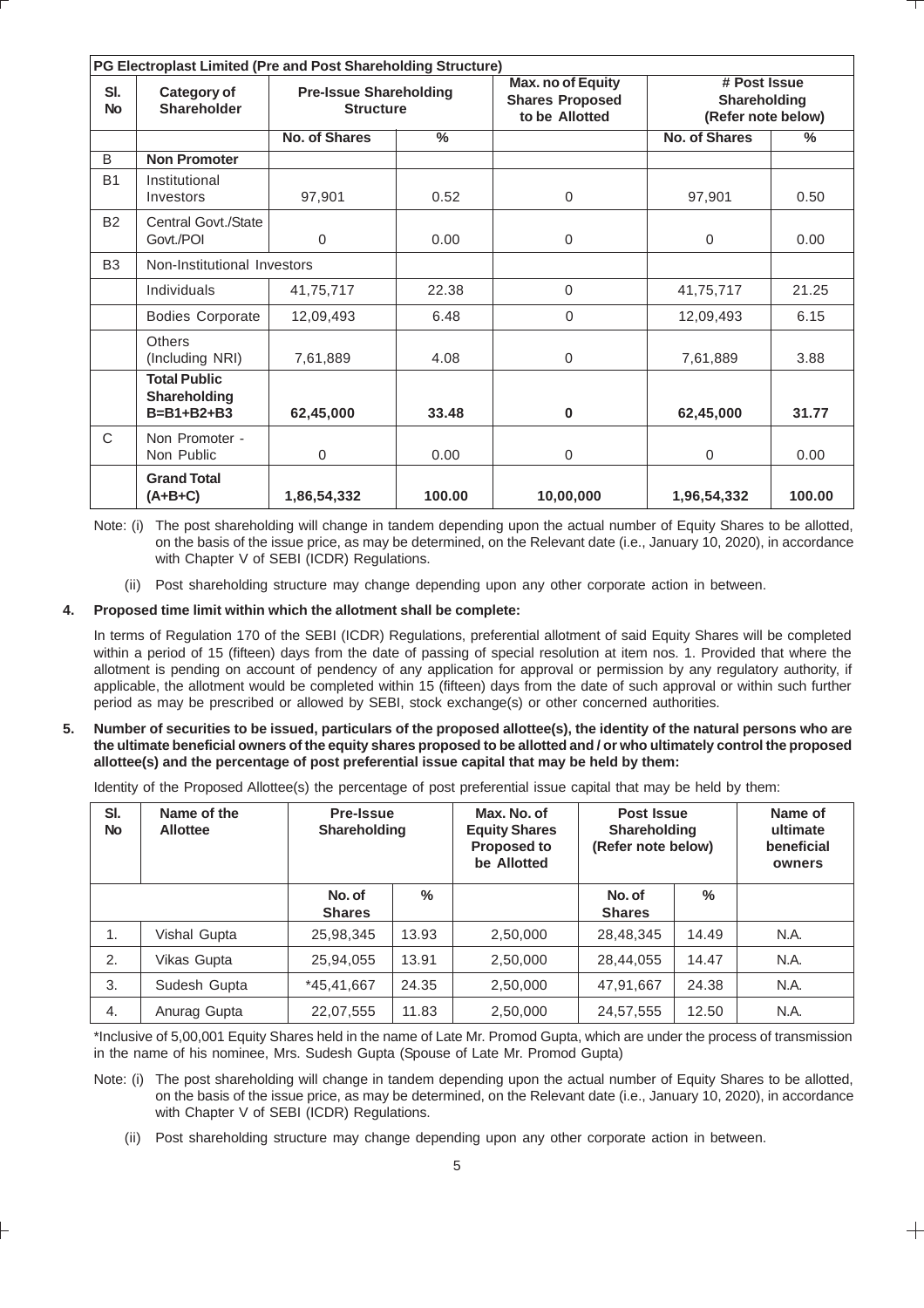# **6. Consequential Changes in the Voting Rights and Change in Management:**

As a result of the proposed preferential issue of Equity Shares, there will be no change in the control or management of the Company. However, voting rights will change in tandem with the shareholding pattern.

# **7. Lock-in Period:**

- i. The Equity Shares so allotted, shall be subject to 'lock-in' in accordance with Regulation 167 (1) of the SEBI (ICDR) Regulations.
- ii. The entire pre-preferential allotment shareholding, if any, of the Proposed Allottees, shall be locked-in as per Regulation 167 (6) of the SEBI (ICDR) Regulations.

# **8. Re-computation of Issue Price:**

The Board of Directors of the Company undertakes that: Since the Company's Equity Shares are listed and traded for a period more than twenty six weeks; therefore, there is no need for the Company to re-compute the price of Equity Shares in terms of the provisions of the SEBI (ICDR) Regulations.

## **9. Auditor's Certificate:**

The certificate from M/s Chitresh Gupta & Associates., Chartered Accountants, being the Statutory Auditors of the Company certifying that the preferential issue is being made in accordance with the requirements of Chapter V of the SEBI (ICDR) Regulations shall be available for inspection at the registered office of the Company during 10:00 A.M. to 5:00 P.M. (office hours) up to the date of declaration of results.

#### **10. Disclosure with regard to the names of issuer, its promoter or any of its directors not appearing in the list of wilful defaulter as issued by RBI.**

The Company, its promoters and its directors are not categorized as wilful defaulter(s) by any bank or financial institution or consortium thereof, in accordance with the guidelines on wilful defaulters issued by Reserve Bank of India.

#### **11. Report of registered valuer:**

No report of registered valuer is required for the offer, issue and allotment of the Equity Shares under the provisions of second proviso to Rule 13(1) of the Companies (Share Capital and Debenture) Rules, 2014, as amended.

#### **12. Details of the Directors, Key Managerial Persons or their relatives, in any way, concerned or interested in the said resolution.**

Mr. Anurag Gupta, Mr. Vishal Gupta and Mr. Vikas Gupta being Promoters cum Executive Directors and Mrs. Sudesh Gupta, being a person belonging to Promoter Group are deemed to be concerned or interested in the above resolution, except them none of the other Directors or key managerial personnel or their relatives are in any way concerned or interested, financially or otherwise, in the above referred resolution.

The Board of Directors recommends the resolution as set out in item no. 1 of this notice for the issue of Equity Shares, on a preferential basis, to the promoters by way of Special Resolution.

# By order of the Board of Directors For **PG ELECTROPLAST LIMITED**

Place : Greater Noida **Sanchay Dubey** Sanchay Dubey Sanchay Dubey Sanchay Dubey Sanchay Dubey Sanchay Dubey Sanchay Dubey Date : December 23, 2019 **Date in the Company Secretary** Company Secretary

Sd/-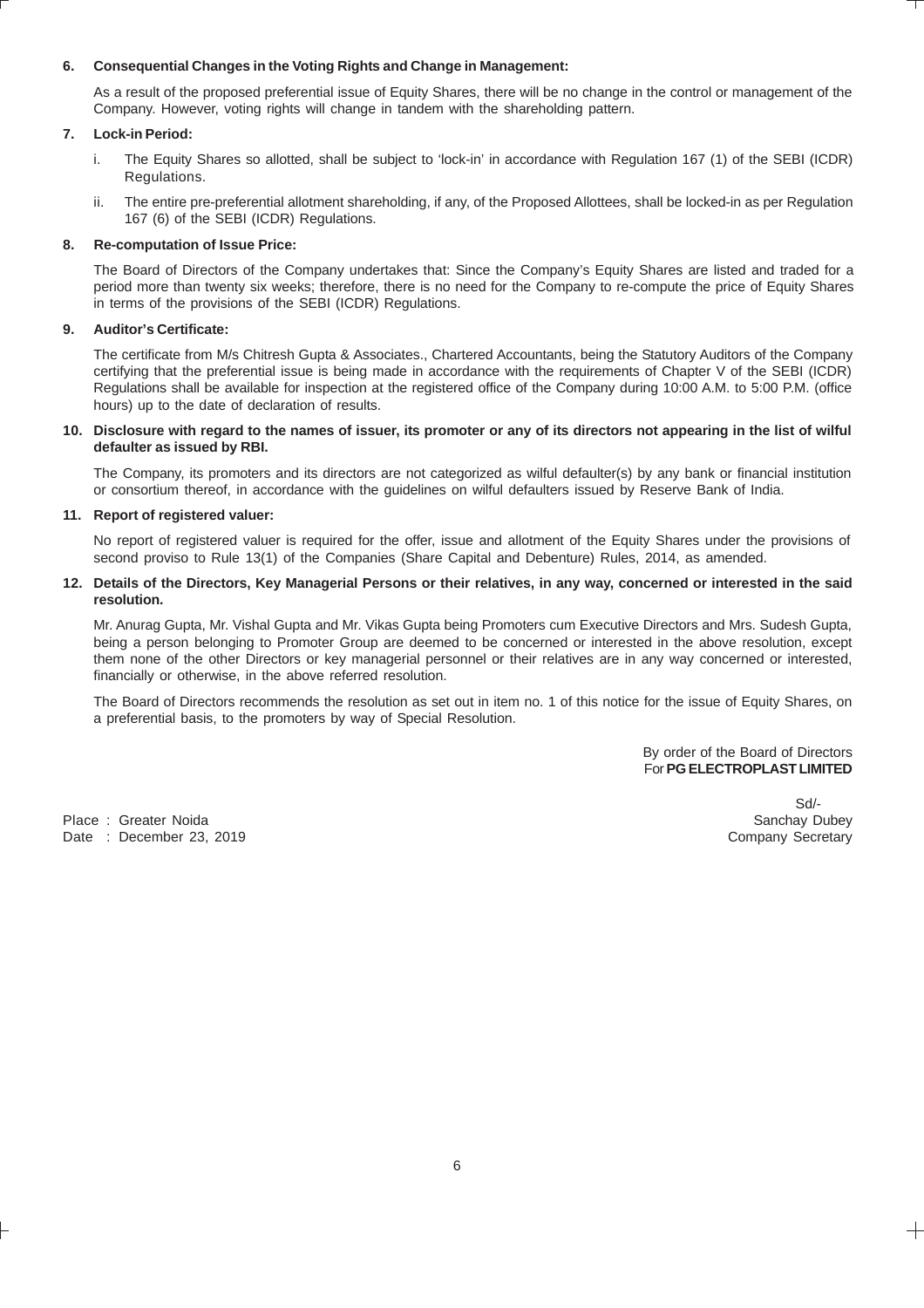INTENTIONALLY LEFT BLANK

T

 $\begin{array}{c} + \end{array}$ 

Г

 $\vdash$